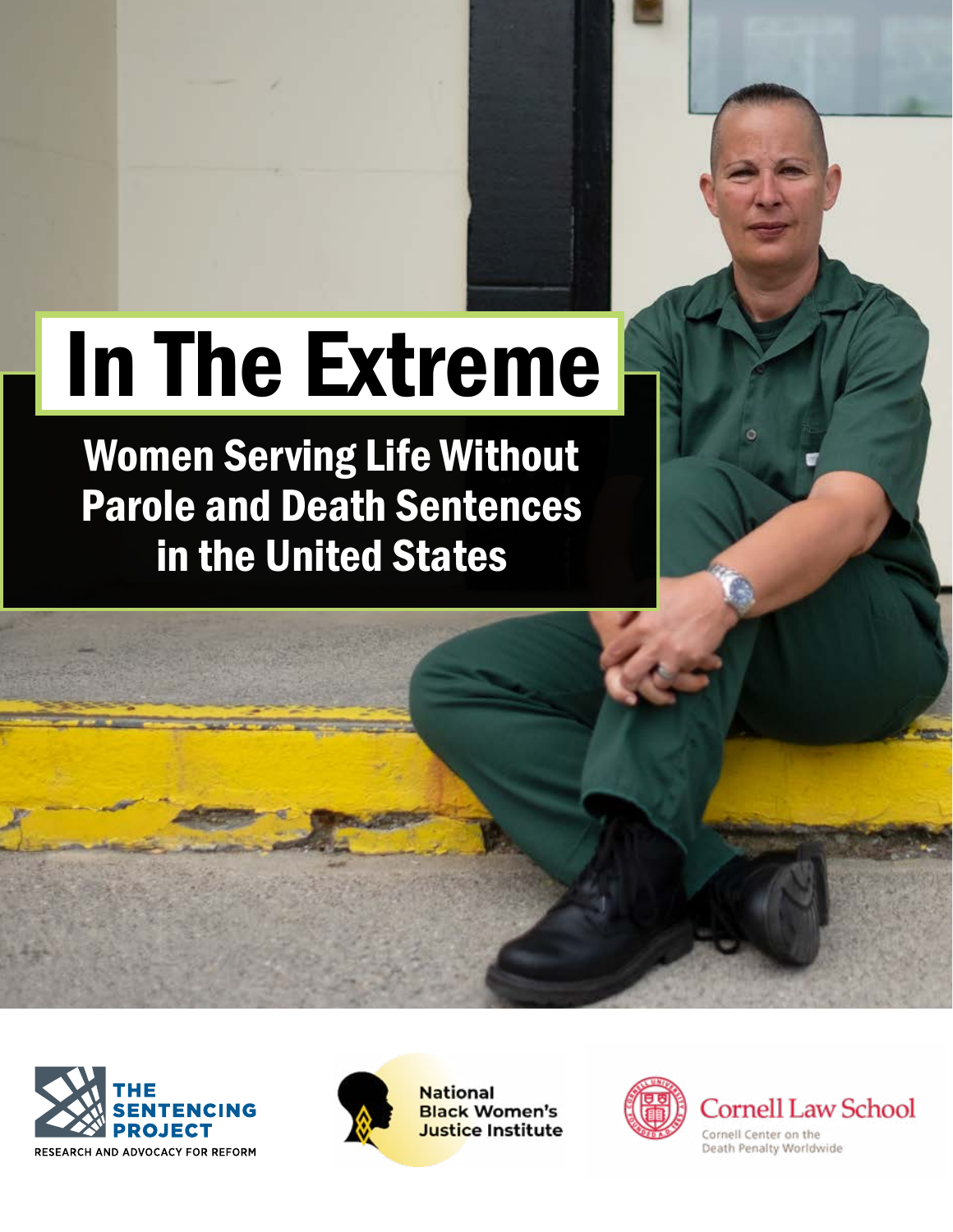



**National Black Women's Justice Institute** 



For more information, contact:

The Sentencing Project 1705 DeSales Street NW 8th Floor Washington, D.C. 20036

(202) 628-0871

sentencingproject.org twitter.com/sentencingproj facebook.com/thesentencingproject *In the Extreme: Women Serving Life without Parole and Death Sentences in the United States* is authored by Ashley Nellis, Ph.D., Senior Research Analyst at The Sentencing Project. Research assistance was provided by Skye Liston and Savannah En, Research Fellows at The Sentencing Project. The report is a joint publication of The Sentencing Project, National Black Women's Justice Institute and the Cornell University Center on the Death Penalty Worldwide who together in 2020 formed the Alice Project. The collaboration seeks to highlight the experiences of incarcerated women and girls, to eliminate extreme sentences, and to reduce the influence of racial and gender bias in the criminal legal system.

We are deeply grateful for the contributions of Sara Bennett, whose professional photography focuses on dozens of women serving life sentences in New York. Her online exhibit, including the cover image, is [available to the public.](https://sarabennett.org/life-after-life)

The Sentencing Project promotes effective and humane responses to crime that minimize imprisonment and criminalization of youth and adults by promoting racial, ethnic, economic, and gender justice.

Copyright © 2021 by The Sentencing Project. Reproduction of this document in full or in part, and in print or electronic format, only by permission of The Sentencing Project.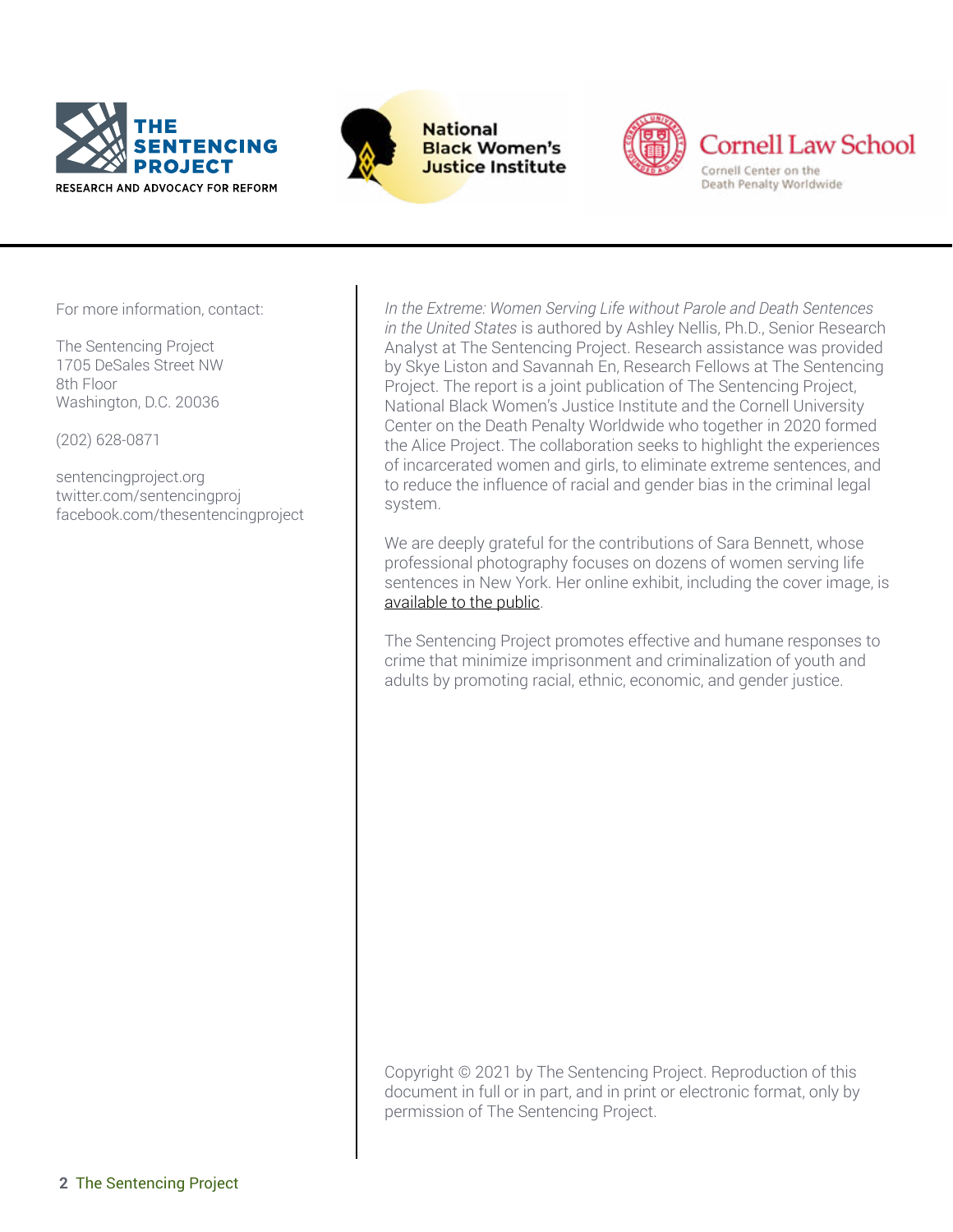### TABLE OF CONTENTS

| I. Prevalence of Extreme Sentences Served by Women            | 5           |
|---------------------------------------------------------------|-------------|
| <b>II. Characteristics of Women Serving Extreme Sentences</b> | 7           |
| Race and ethnicity<br>Age at offense<br>Aging in prison       | 7<br>7<br>8 |
| <b>III. Crime of Conviction</b>                               | 9           |
| <b>IV. Sentencing Trends</b>                                  | 11          |
| V. Trauma Plays a Pivotal Role                                | 12          |
| <b>VI. Conclusion</b>                                         | 14          |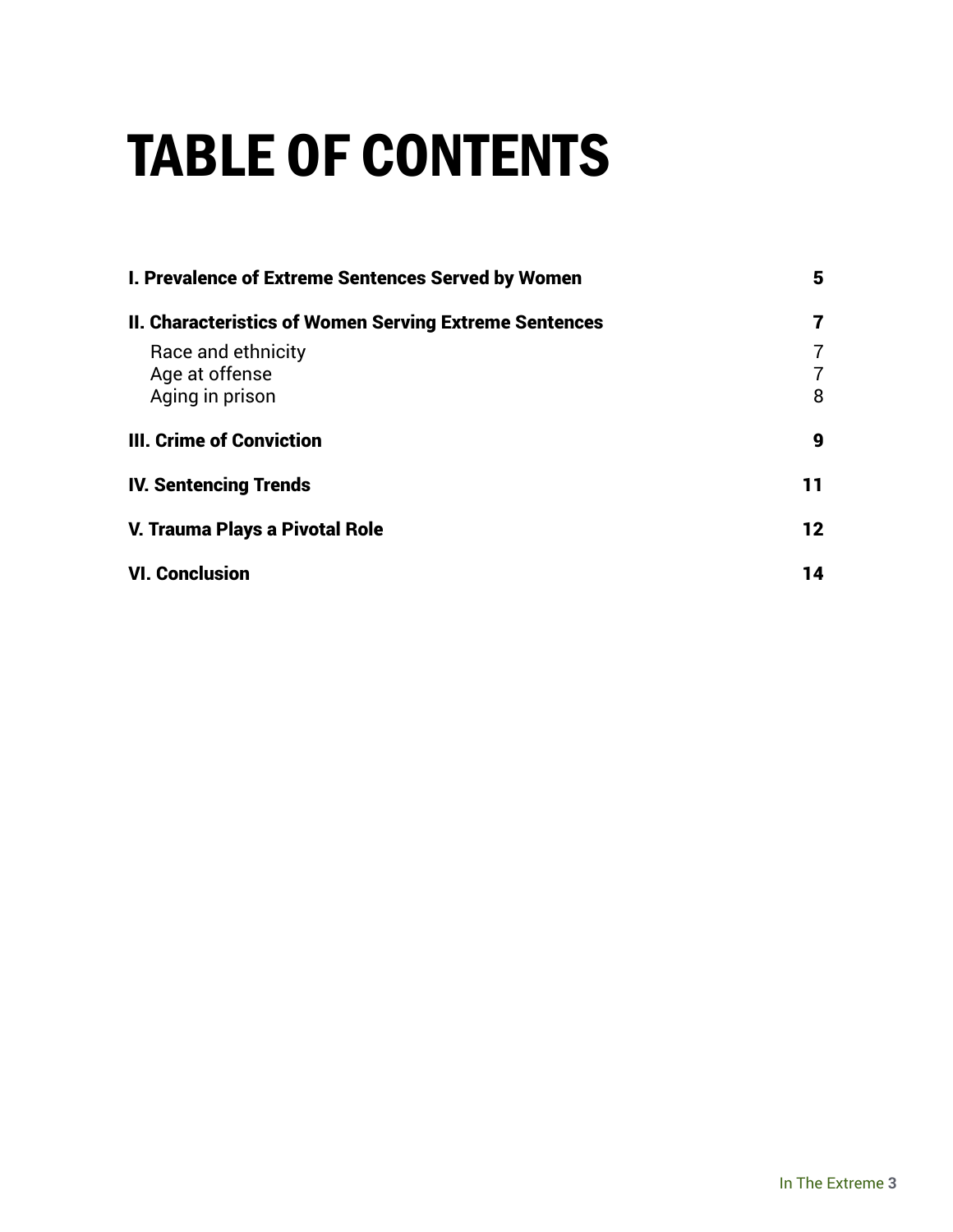Society's view of those serving LWOP tend to be negative even more soit you are a wamen. Regardless people can change. My choices of the past do not define me today. Although I wear a "scarlet letter" I am so much more, Rehabilitation is within. It's the desire & ability to change. I choose to change, to grow & to better myself. Mentally, emotionally & physically. This as me the strength to journay giv Survive my past ! be someone who is more than a number or statistic. LWOP is not a ramady KA1

Sentenced to life without parole and incarcerated at the age of 34 in 2009. Her image is featured on the cover of this report outside her housing unit at Bedford Hills Correctional Facility in 2019. Photo courtesty of Sara Bennett.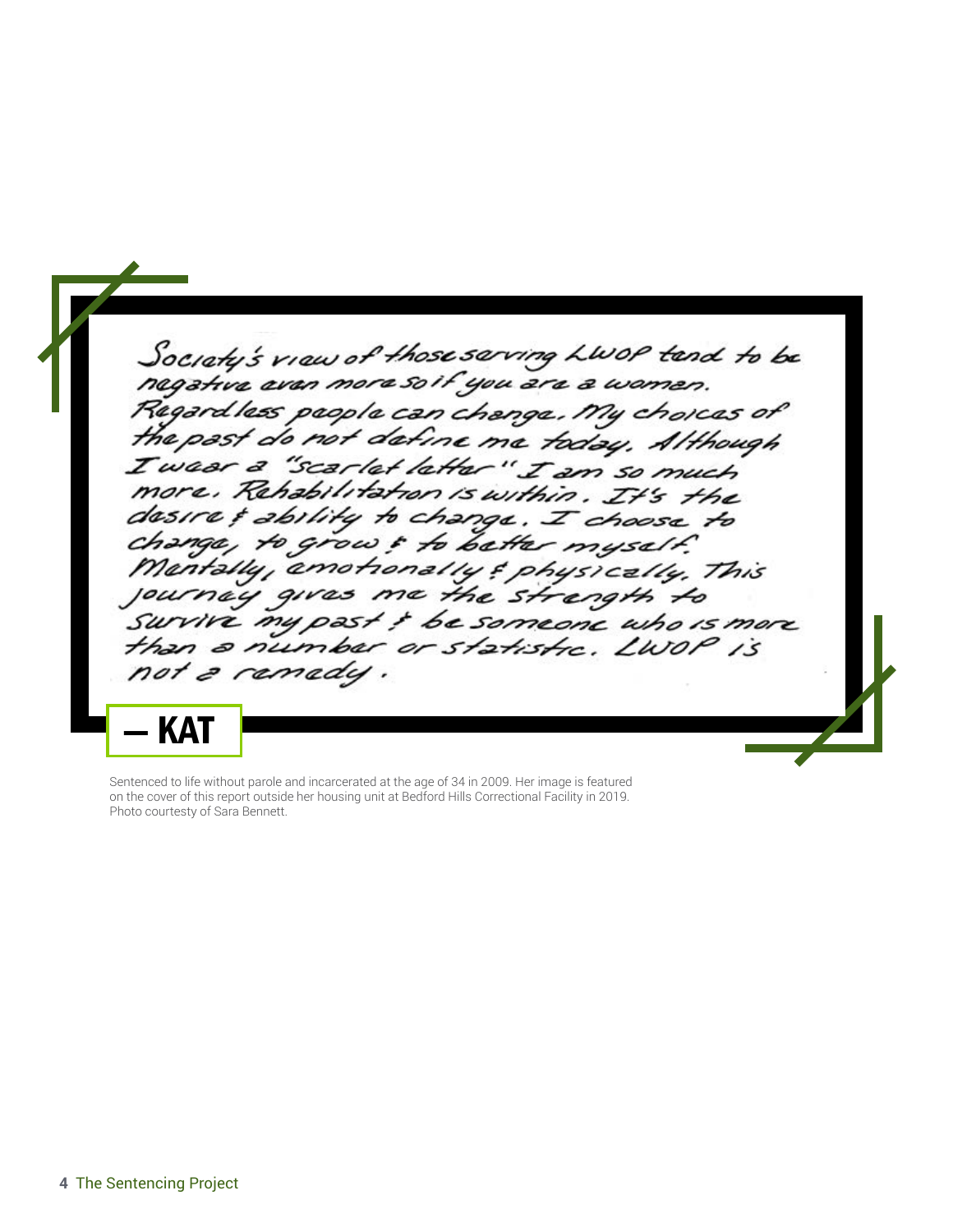### PREVALENCE OF EXTREME SENTENCES SERVED BY WOMEN

Extreme punishments, including the death penalty and life imprisonment, are a hallmark of the United States' harsh criminal legal system. Nationwide one of every 15 women in prison  $-$  over 6,600 women  $-$  are serving a sentence of life with parole, life without parole, or a virtual life sentence of 50 years or more. The nearly 2,000 women serving life-without-parole (LWOP) sentences<sup>1</sup> can expect to die in prison. Death sentences are permitted by 27 states and the federal government, and currently 52 women sit on death row.<sup>2</sup> This report presents new data on the prevalence of both of these extreme sentences imposed on women.<sup>3</sup>

Across the U.S. there are nearly 2,000 women serving life-without-parole (LWOP) sentences and another 52 women who have been sentenced to death. The majority have been convicted of homicide. Regarding capital punishment, women are sitting on death row in 15 states (Table 1). As shown in Figure 1, women are serving LWOP sentences in all but six states.4 Three quarters of life sentences are concentrated in 12 states and the federal system. It is notable that in all states with a high count of women serving LWOP, there is at least one woman on death row as well. Two exceptions to the overlap are Colorado and Michigan which do not have anyone serving a death sentence because it is not statutorily allowed.

Table 1. Women Serving Death Sentences

| <b>State</b>          | <b>Women on Death Row</b> |
|-----------------------|---------------------------|
| California            | 21                        |
| <b>Texas</b>          | 6                         |
| Alabama               | 5                         |
| Florida               | 4                         |
| Arizona               | 3                         |
| <b>North Carolina</b> | 3                         |
| Ohio                  | $\overline{2}$            |
| Georgia               | 1                         |
| Idaho                 | 1                         |
| Kentucky              | 1                         |
| Louisiana             | 1                         |
| <b>Mississippi</b>    | 1                         |
| Oklahoma              |                           |
| Pennsylvania          | 1                         |
| <b>Tennessee</b>      |                           |

Source: Cornell Center on the Death Penalty Worldwide, 2021.

#### The nearly 2,000 women serving life-without-

parole sentences can expect to die in prison.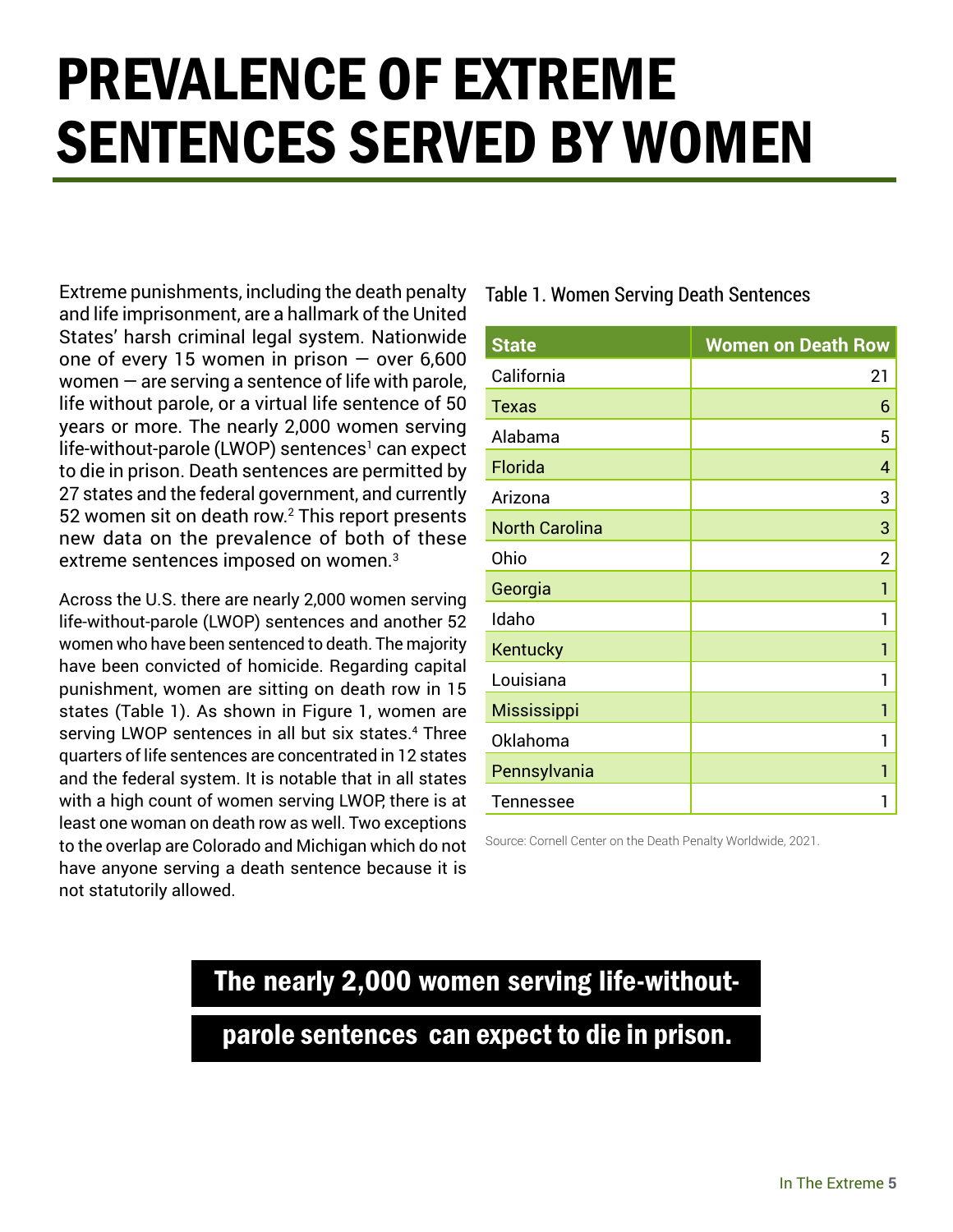

#### Figure 1. Women Serving Life without Parole in the United States

Source: Nellis, A. (2021). *No end in sight: America's enduring reliance on life imprisonment*. The Sentencing Project.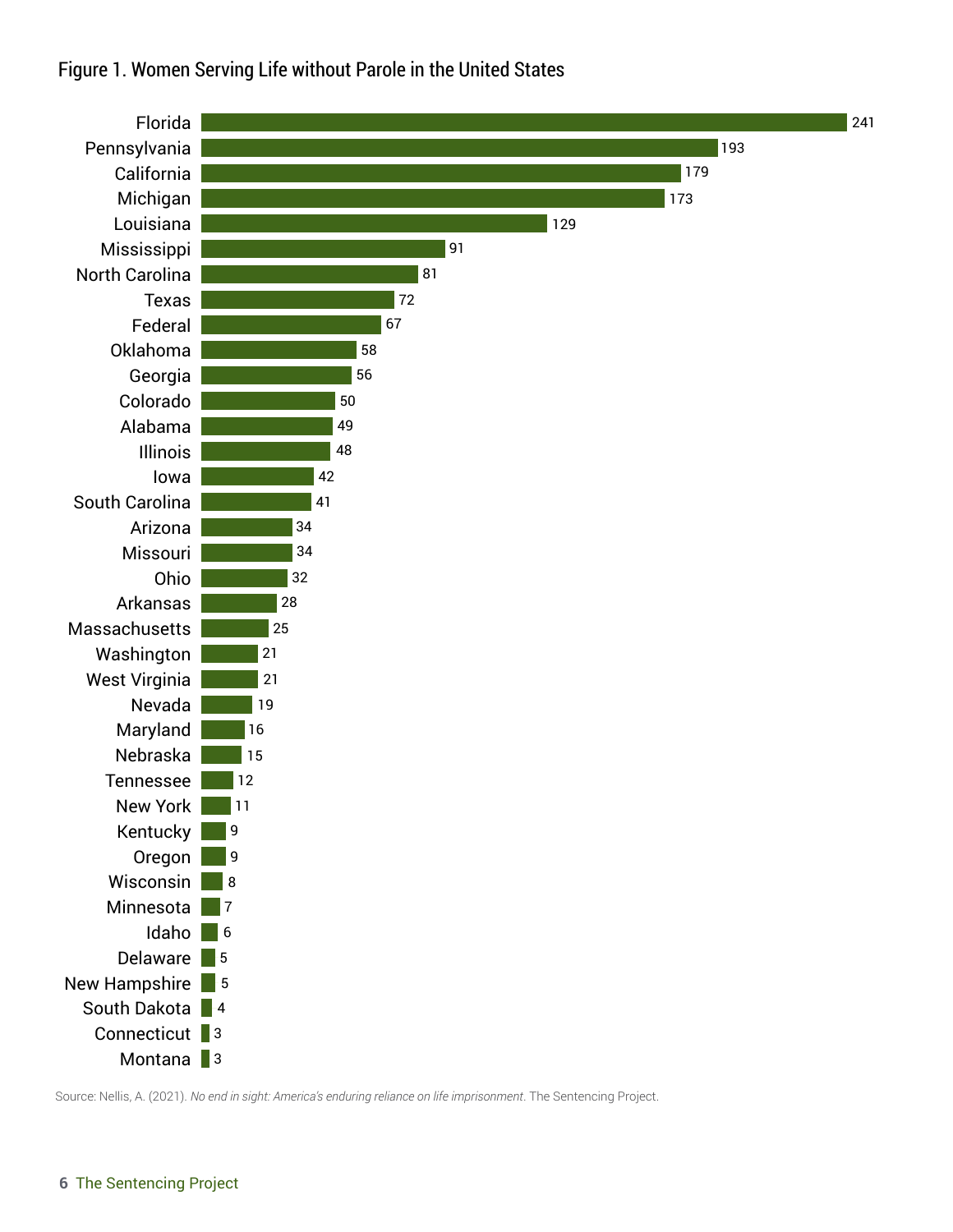### CHARACTERISTICS OF WOMEN SERVING EXTREME SENTENCES

### RACE AND ETHNICITY

Women of color are disproportionately subjected to extreme sentences compared to their white peers. Nationally, one of every 39 Black women in prison is serving life without parole compared with one of every 59 imprisoned white women.<sup>5</sup> In Pennsylvania, one in 9 Black women in prison is serving LWOP; in Michigan it's one in 11, in Mississippi it's one in 12, and in Louisiana one in 14 Black women in prison have an LWOP sentence.

Latinx women comprise 6% of the total number of LWOP sentences being served by women. States with substantial proportions of Latinx women serving LWOP sentences are New York (36%), Texas (26%), California (20%), and Arizona (15%). Among the 52 women serving death sentences, 58% are white, 25% are Black, and 11% are Latinx.<sup>6</sup> Forty-two percent of women on death row are women of color.

The Federal Bureau of Investigation's Supplemental Homicide Report provides incident-based details regarding the race of persons arrested for homicide. According to this data source, Black women account for 49% of reported homicides committed by women and white women account for 48%.<sup>7</sup> Therefore while Black women serving extreme sentences are overrepresented in relation to the general population (13%), they appear to be underrepresented in relation to the representation in homicides reported to law enforcement. Black women also represent a declining proportion of women in prison in recent years because of an increase in imprisonment among white women.<sup>8</sup> However, there is evidence of disproportionately longer prison sentences being served by Black people.<sup>9</sup>

### AGE AT OFFENSE

Analysis of homicide arrest data finds that women who commit homicide do so somewhat later in life than men. Whereas 48% of men who reportedly commit homicide are under age 25 at the time of their offense, nearly two thirds of women are at least 25 years old when they commit homicide.<sup>10</sup>

The Sentencing Project received individual-level data on persons serving life sentences, including LWOP, from 16 states and conducted a separate analysis of women serving LWOP using this information. The states included in the sample include 75% of the women serving LWOP nationwide.<sup>11</sup> States included in the sample are Arizona, Colorado, Florida, Georgia, Illinois, Louisiana, Massachusetts, Mississippi, Montana, New York, North Carolina, North Dakota, Ohio, Pennsylvania, South Carolina, and Wisconsin.

Our analysis shows that on average women commit offenses that result in extreme sentences of LWOP or the death penalty in their early to mid thirties. The average age at offense for people on death row was 36 years old<sup>12</sup> and the average age at offense among women serving LWOP sentences is 33 years old.

Thirty-two women serving LWOP sentences were under 18 at the time of their crime.<sup>13</sup> One woman is serving an LWOP sentence for a murder she committed at 14 years old. While the U.S. Supreme Court ruled the death penalty unconstitutional in 2005 for people who committed their offense under 18,14 two women - Christa Pike in Tennessee and Maria Alfaro in California are awaiting execution for offenses they committed when they were 18.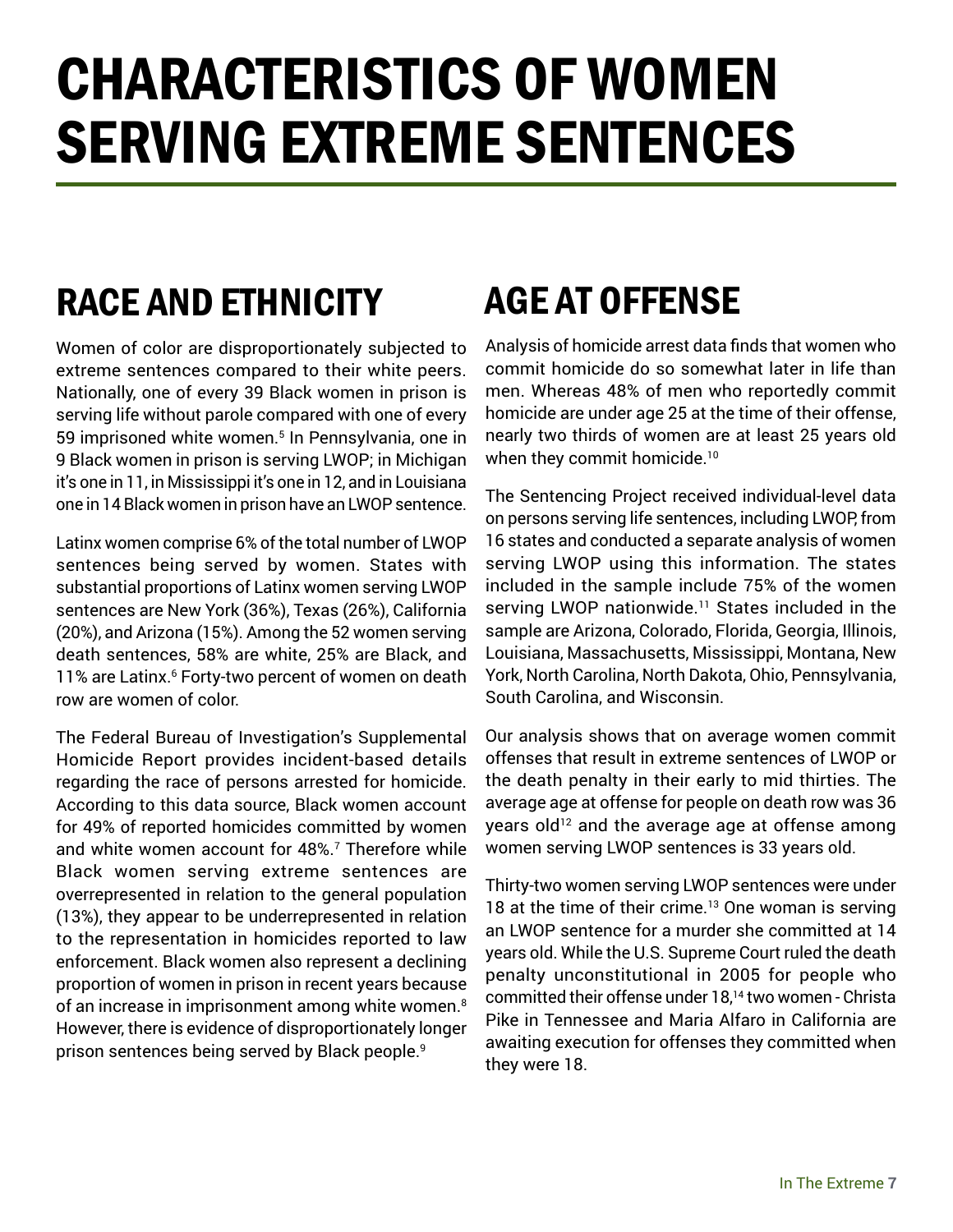Our sample of more than 1,000 women's detailed demographic and offense data reveals that 20% were under 25 at the time of the crime.<sup>15</sup> This age delineation is important because science on adolescent development commonly identifies 25 as the point at which the brain is fully developed. Before this point, individuals are less able to regulate their behaviors and foresee consequences from their actions.16 Though a series of United States Supreme Court rulings has distinguished youth under 18 as categorically different in terms of culpability for violent crime, emerging science suggests a more accurate age for this cutoff should be 25.17

One third of the women serving LWOP are Black. Among women in our sample of over 1,000 women across 16 states we find that Black women were on average 4.5 years younger at sentencing compared to white women.18 Recent research on misperceptions of the age and culpability of Black people may shed light on this disparity. For example, using a college-age sample of survey respondents, researcher Phillip Goff and colleagues tested his theory that young people are not all afforded a level of leniency by the legal system and that Black youth specifically are excluded from this leniency. They hypothesized that Black youth would be perceived as both older than their chronological age and more culpable for crimes than similarly situated white youth. Their findings revealed strong empirical support for both of these claims.<sup>19</sup> Though restricted to analyzing males, it is possible based on the data trends we observe that Black women are perceived as more culpable and older as well.

### AGING IN PRISON

The average current age of women serving LWOP is 52. Alice Green, 91, is the oldest female lifer. She has been imprisoned for 45 years in Pennsylvania for her role in a 1977 murder. The oldest woman on death row is Blanche Moore in North Carolina, who is 88 years old.

The number of people in prison today who are age 55 or older has tripled since 2000.<sup>20</sup> The tough-on-crime policies that expanded life sentencing, prolonged the time to review cases for possible parole releases, or abolished parole altogether, have accelerated the buildup of elderly people in prison.<sup>21</sup> The Sentencing Project's national census of people serving life sentences found that 27% of people serving LWOP are at least 55 years old, part of a growing trend of elderly imprisoned Americans. Among the sample of women we analyzed, a shocking 44% are currently at least 55 years old.

Preeminent scholars on the worldwide use of life imprisonment Dirk van zyl Smit and Catherine Appleton argue that the United States' general acceptance of sentencing people to die in prison contradicts international human rights standards and practices.<sup>22</sup> Indeed, several countries prohibit life sentences for elderly persons and most countries place limits on elderly persons being sentenced to prison.<sup>23</sup>



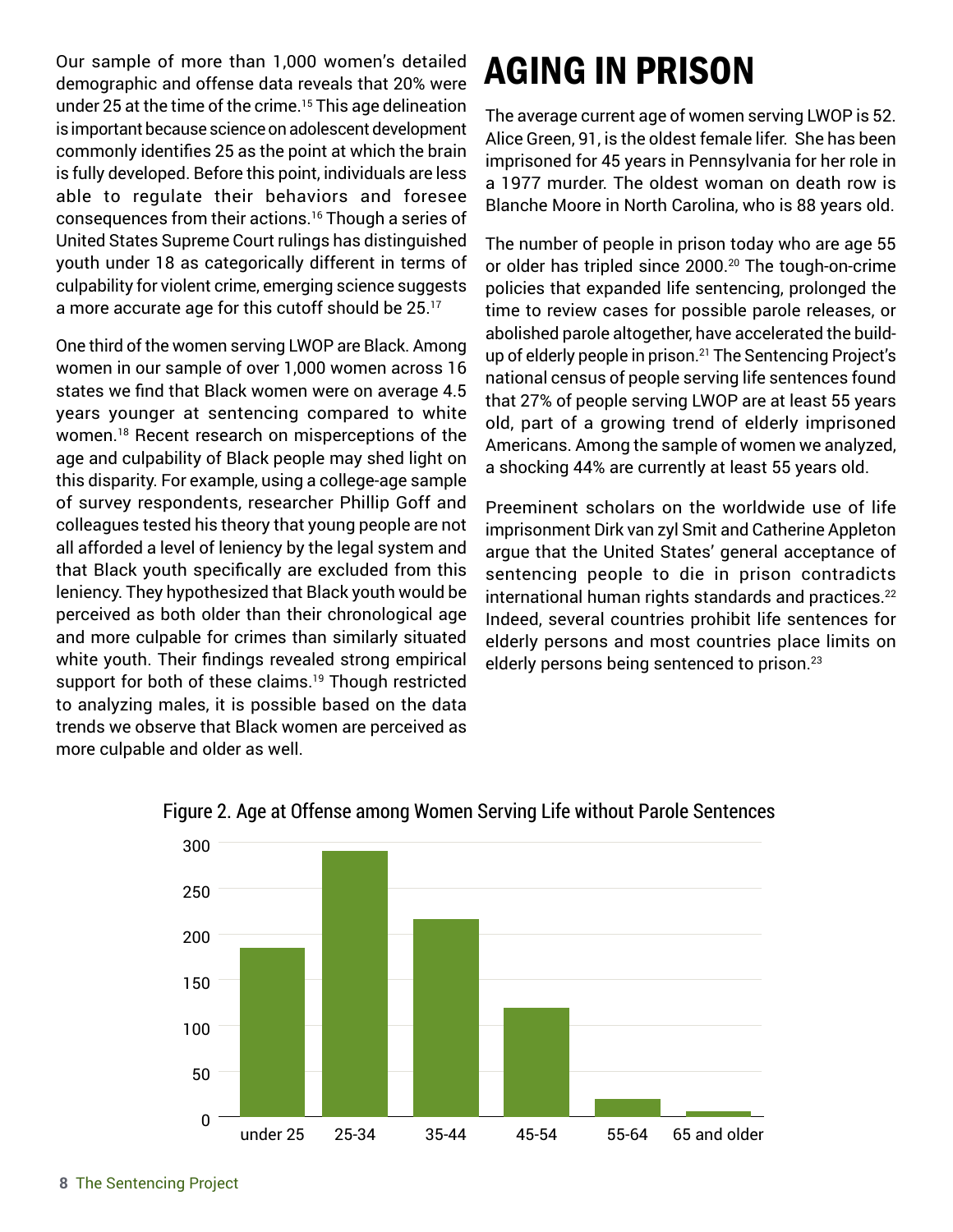## CRIME OF CONVICTION

All women on death row have been convicted of a first degree or capital murder. Though a high standard of involvement must be met before a death sentence is imposed, several women have been sentenced to death for crimes in which they did not personally kill the victim.24 This circumstance is even more common among women sentenced to LWOP. The number of cases for which a defendant pled guilty to a lesser crime in order to receive LWOP instead of a death sentence is unknown at this time.

Within the sample of women serving LWOP, we find that three quarters of the women have been convicted of first degree murder and 95% have been convicted of some type of murder (Table 2). One in 5 women serving LWOP has been convicted of a homicide category below the most egregious one available in the state's criminal statutes. Detailed homicide data show that approximately half of victims killed by women between 2000 and 2015 were family members or intimate partners. By way of comparison, 20% of homicides by men involve family members or intimate partners.<sup>25</sup>

| <b>Offense</b>                               | <b>Frequency</b> | <b>Percent of Total</b> |
|----------------------------------------------|------------------|-------------------------|
| <b>First Degree Murder/Capital</b><br>Murder | 828              | 76%                     |
| <b>Second Degree Murder</b>                  | 181              | 17%                     |
| Murder (Other, Non-Negligent)                | 35               | 3%                      |
| <b>Sexual Assault</b>                        | 23               | 2%                      |
| <b>Aggravated Assault</b>                    | 13               | $1\%$                   |
| <b>Drug Offense</b>                          | $\overline{4}$   | 0%                      |
| Robbery/Aggravated Robbery                   | $\overline{2}$   | $0\%$                   |
| <b>Property Offense</b>                      | 1                | 0%                      |
| Kidnapping                                   | 1                | 0%                      |

#### Table 2. Crime of Conviction among Sample of Women Serving Life Without Parole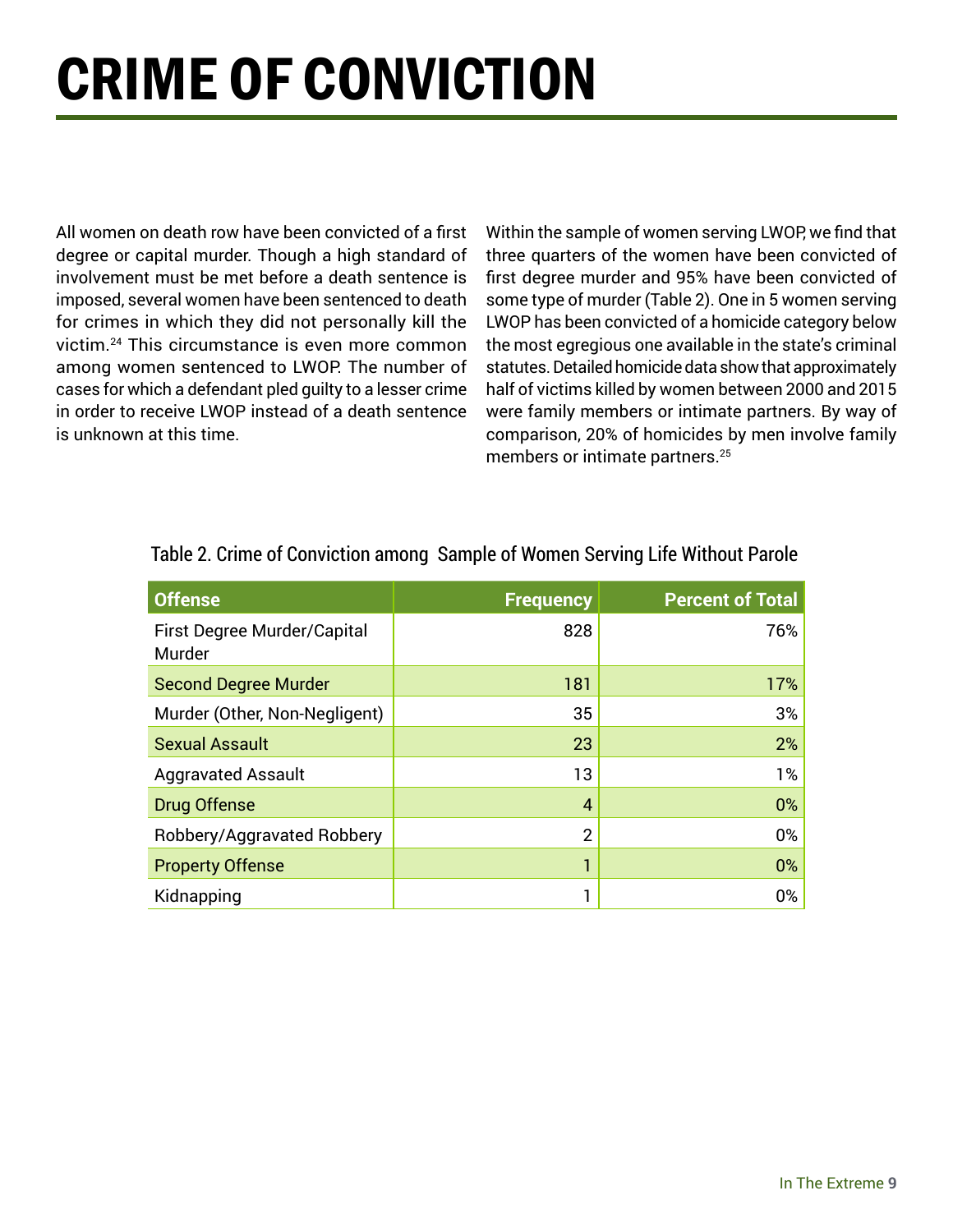

Photo Credit: Joshua Vaughn

#### NAOMI BLOUNT WILSON

Naomi Blount Wilson is a Commutations Specialist for the Pennsylvania Board of Pardons, the arm of the state that hears clemency pleas. She served 37 years of an LWOP sentence for a 1982 homicide. In 2019 she was commuted by Governor Tom Wolf after forensic evidence revealed that the victim had been killed by someone else.<sup>26</sup>

Allegedly gender-neutral sentencing policies, such as mandatory minimums that do not account for differential involvement in crime between major participants and minor participants place women at an extreme legal disadvantage.27 For instance, sentencing laws require the same punishment regardless of a defendant's role in the crime, but women are frequently responsible for a comparatively smaller role in certain violent crime scenarios such as being a getaway driver.<sup>28</sup> Because they are sometimes coerced into involvement in such crimes by romantic partners or husbands, they are also often disproportionately punished where laws require identical punishments for all defendants regardless of their role in the crime.

Consider so-called "felony murder" laws, which account for situations where a death occurs during the commission of a felony and as a result, all persons involved in the underlying felony can be convicted of homicide regardless of their role or even presence at the crime.

In Michigan, 57 of the 203 women serving LWOP - over one-quarter - have been convicted under the state's statute requiring this sentence for felony murder in the first degree statute. In Pennsylvania, 40 of the 201 women reported to be serving LWOP have been convicted of felony murder, amounting to one of every five women serving LWOP.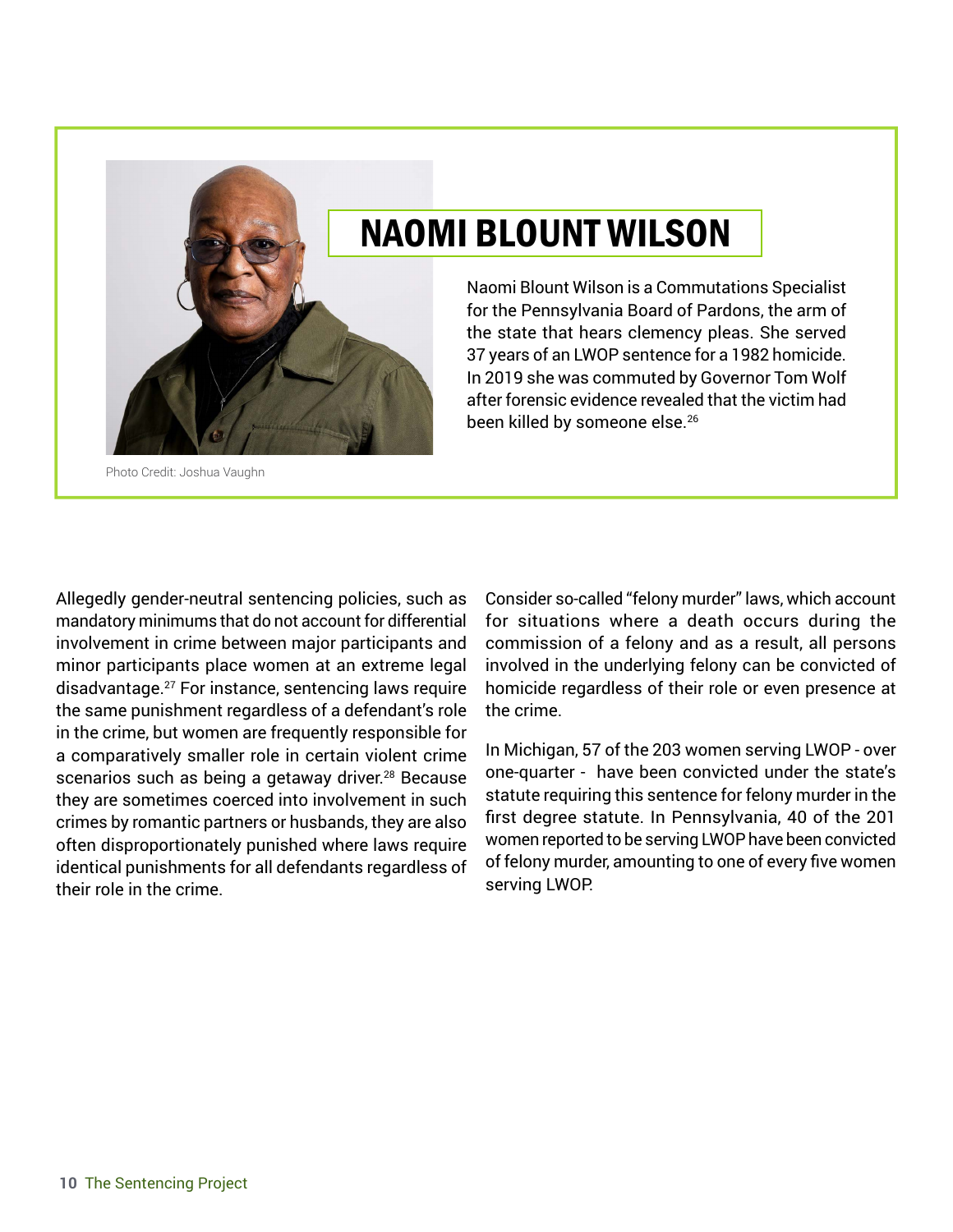## SENTENCING TRENDS

Between 2008 and 2020 there was a 2% increase in the number of women imprisoned for a violent crime, and a 19% increase in the number of women serving a life sentence. This includes a 10% increase in the life with parole (LWP) population and a staggering 43% rise in the number of women serving LWOP sentences.<sup>29</sup>

Death sentences imposed on women reached their highest level to date in 1990 and have declined since.<sup>30</sup> Today 52 women sit on death row awaiting execution. In January 2021 federal death row prisoner Lisa Montgomery was executed despite pleas worldwide to stop her execution on the grounds of well-documented evidence of severe mental health issues related to a long history of trauma and abuse.<sup>31</sup>

LWOP sentences reached their peak in 2013, the year in which 48 new LWOP sentences were imposed on women.32 Yet even though new LWOP sentences imposed on women have declined since 2013, the cumulative nature of these death-in-prison sentences means there were more women serving LWOP in 2020 than ever recorded. Some states, like Florida, have imposed LWOP on women at an alarming annual average of 11 per year since 2007. In 2018 alone Florida sentenced 15 women to LWOP.



#### Figure 3. Extreme Sentences Imposed on Women, 1972-2018

Note: The LWOP sentences included in this figure represent 15 states and 75% of the national population of women serving LWOP. Readers should note that California, which accounts for 20% of the national population, is not included here because data were not obtained from this state.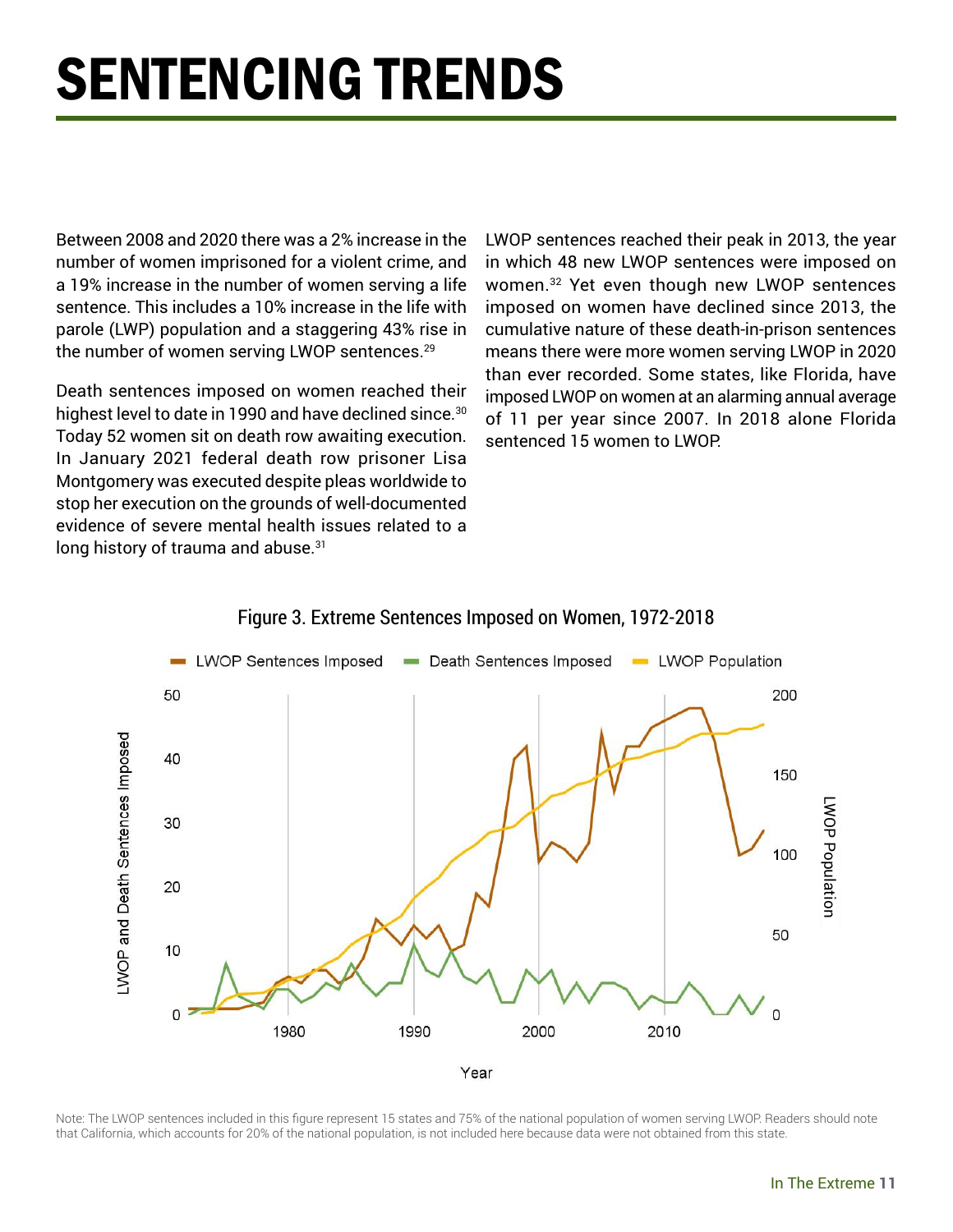## TRAUMA PLAYS A PIVOTAL ROLE

The circumstances that lead women to commit violent crimes are often complicated by a history of sexual and/or physical trauma.<sup>33</sup> Women serving life sentences report high levels of psychiatric disorders, histories of physical and sexual violence, and previous suicide attempts. One study finds that more than one third of women serving life sentences have attempted suicide.<sup>34</sup>

"Every prosecutor describes women convicted of murder as cunning, diabolical, monster, and evil," [Kwaneta Harris] wrote. "I've yet to encounter these 'monsters,' although I've met plenty of women with mental illness, untreated and undiagnosed."35

Some women commit violence in response to intimate partner victimization. A seminal study of 42 survivors of intimate partner abuse convicted of murder in California found that all but two had received life sentences: six were sentenced to life without parole, and the remaining 34 received life sentences with minimums that ranged from seven to 15 years, but at the time of the study all these women had already served 25 years.36 Additionally, interview data from 99 women serving life sentences showed that 17% had been convicted of killing their former or current intimate partner.

Today we know more about the short- and long-term impact of physical, sexual, and verbal abuse on criminal conduct. We know, for instance, that almost all who commit violence have first experienced it.<sup>37</sup>

Yet allowance for trauma as a mitigating factor in culpability and punishment is still rarely recognized in court. Lawmakers in New York have attempted to correct for this omission with the 2019 passage of its Domestic Violence Survivors Justice Act (DVSJA), Penal Law Section 60.12. The law allows relief for defendants and currently incarcerated persons who have been sentenced

to at least eight years in prison for a crime in which domestic abuse was a significant contributing factor to the crime. Some crimes are excluded, including firstdegree murder, certain forms of second-degree murder,<sup>38</sup> aggravated murder, terrorism, or any attempt or conspiracy to commit these offenses. People who are required to be on the state's sex offense registry are also excluded from applying for review. Though the law is flawed in its restrictions, it is a first step in the legal acknowledgement that trauma and abuse correlate with violent crime, a fact which has been demonstrated clearly by many government and academic reports.

Scholar Beth Richie documents the higher incidence of abuse endured by Black women and comments that some of the unique vulnerabilities of being both Black and female include reduced access to crisis intervention programs, a greater likelihood that a weapon will be used in an assault, and legitimate distrust in police to respond effectively to violence by an intimate partner.<sup>39</sup> The well-documented outcomes of the domestic violence movement, including pressing for law enforcement solutions such as mandatory arrest and sentencing enhancement policies,<sup>40</sup> also extend to extreme punishments imposed on individuals who commit homicide to escape domestic violence. These limited approaches have likely contributed to a disproportionate share of women of color receiving extreme punishments in response to homicides committed in order to escape domestic violence.

Richie also asserts that Black women's arrest and incarceration is often the result of gender entrapment, a concept she uses to theorize how Black women's experiences of intimate partner violence, racism, sexism, economic marginalization, and stigma led them to participate in illegal activities. Black women's circumstances heighten their risk of contact with the criminal legal system.41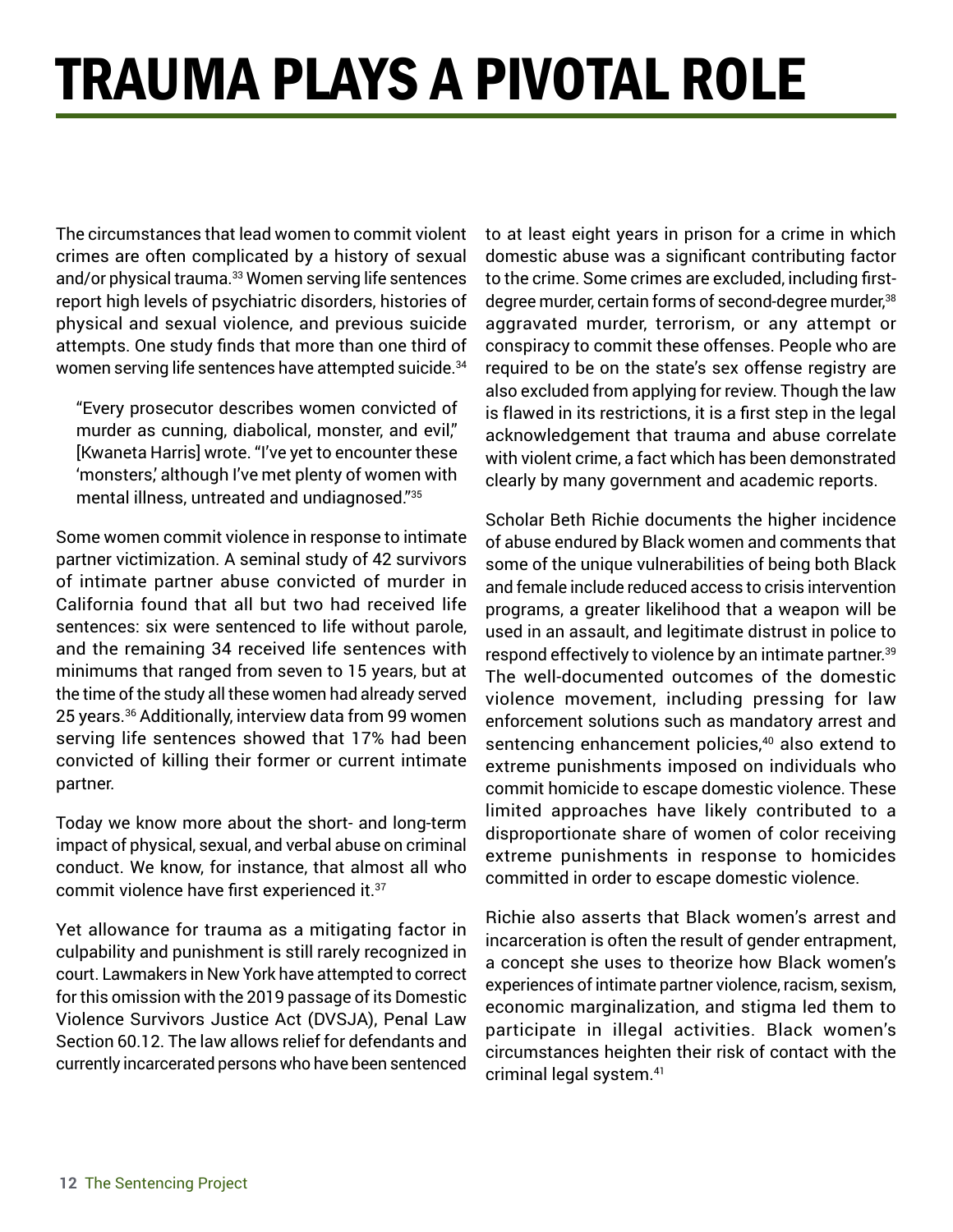All women who encounter the criminal legal system face institutions that are designed principally by men and for men. Stephanie Covington, an internationallyrecognized clinician on trauma-informed responses to violence, writes the following with Professor Emeritus Barbara Bloom in their research on women who commit

violence: "Women offenders are being swept up in a system that appears to be eager to treat women equally, which actually means as if they were men. Since this orientation does not change the role of gender in prison life or corrections, female prisoners receive the worst of both worlds."42



Erica Sheppard (right) pictured here at age 24 with long-time death penalty abolitionist Sister Helen Prejean (left).

Erica's childhood was characterized by unrelenting poverty and savage violence. Her father was an alcoholic who beat her mother in front of the children. Her mother physically assaulted the children as well. Sheppard's teenage pregnancy was a result of a rape and forced her to drop out of high school. A series of romantic relationships followed that were dominated by emotional, sexual, and physical abuse.

In 1993, at the age of 19, she was coerced by a friend of her brother's to take part in a burglary in which a woman was killed. At the time of Erica's prosecution, the Harris County, Texas prosecutor's office was imbued with racism, and had a well-documented history of seeking the death penalty more frequently in cases involving a Black defendant and white victim. As a Black teenager accused of killing a white woman, her death sentence appeared to be a forgone conclusion. Her lawyer was inexperienced and unprepared. He declined to present evidence about Erica's extensive history of rape and domestic violence, and failed to explain the effects of trauma on her mental health.

Sheppard is now 47 years old and has been on death row for 26 years. She is physically disabled and needs a walker to move around her cell. A grandmother now, she maintains connection to her children as well as she can. Her death sentence serves no purpose but to perpetuate the cycle of trauma and discrimination that led to her involvement in the criminal legal system.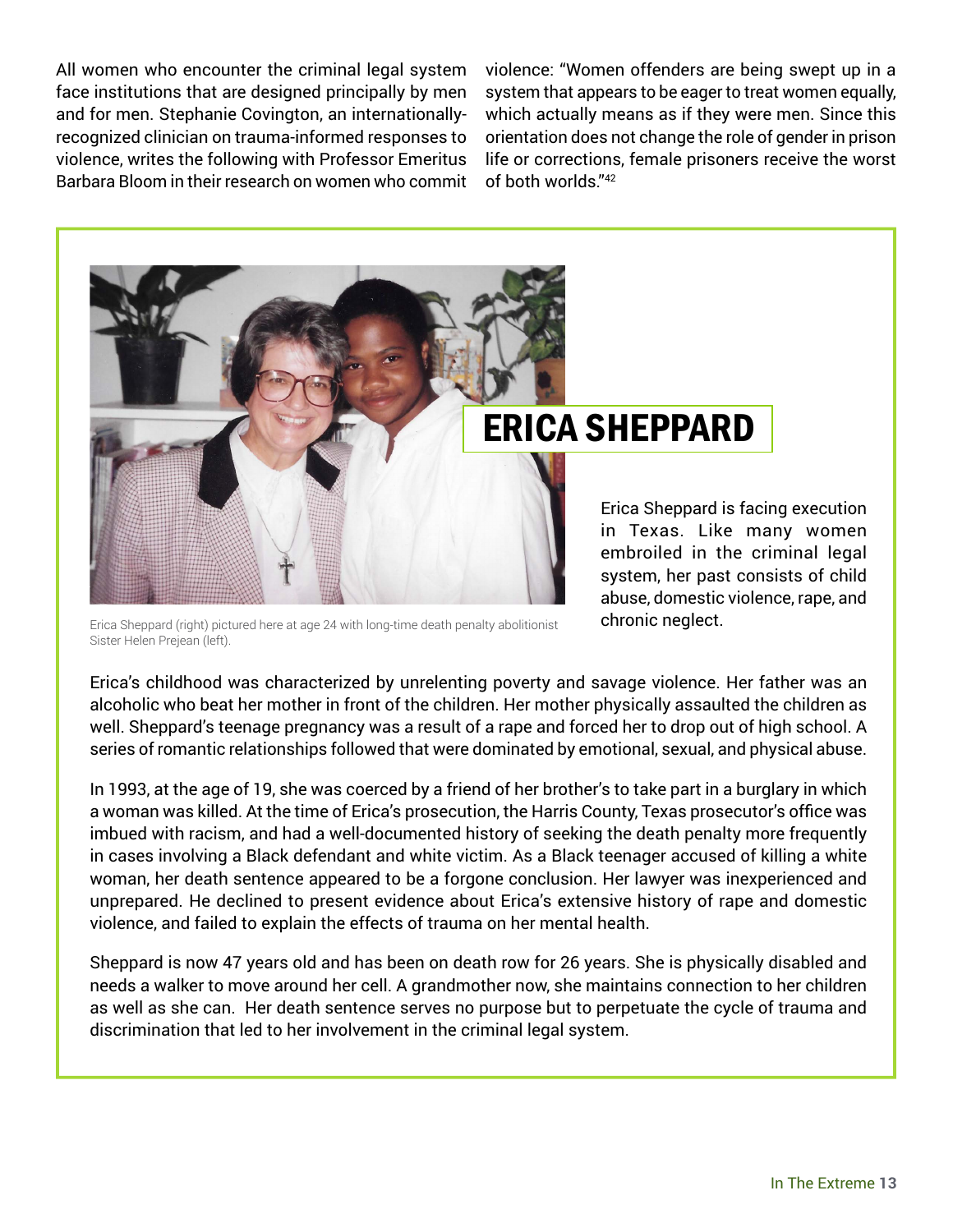## **CONCLUSION**

Women represent a small but growing portion of the prison population facing extreme sentences. Reforms advanced to end the use of extreme sentences will need to pay attention to the nuanced life experiences of women serving life in prison, as these have shaped their behaviors as well as their prison experiences.

A wealth of evidence suggests that women encounter gender-based stigma and bias that negatively affects their court outcomes. Their experience of violence--both as victims and as perpetrators--are distinct from the experiences of men, but women are subjected to a criminal legal system that does not acknowledge these important differences.



Monica in the college office at Bedford Hills Correctional Facility in 2018. Photo courtesy of Sara Bennett.

Monica Szlekovics arrived at Bedford Correctional Center in New York when she was 20 years old to serve a life sentence for contributing to crimes for which she had been forced to participate by her abusive husband.

In her two decades of imprisonment, she committed a life of purpose and underwent a profound internal transformation. Her accomplishments include earning her college degree (with honors), immersing herself in counseling, and maintaining a near spotless disciplinary record. Former New York Governor Andrew Cuomo commuted her sentence in 2019 and she was released.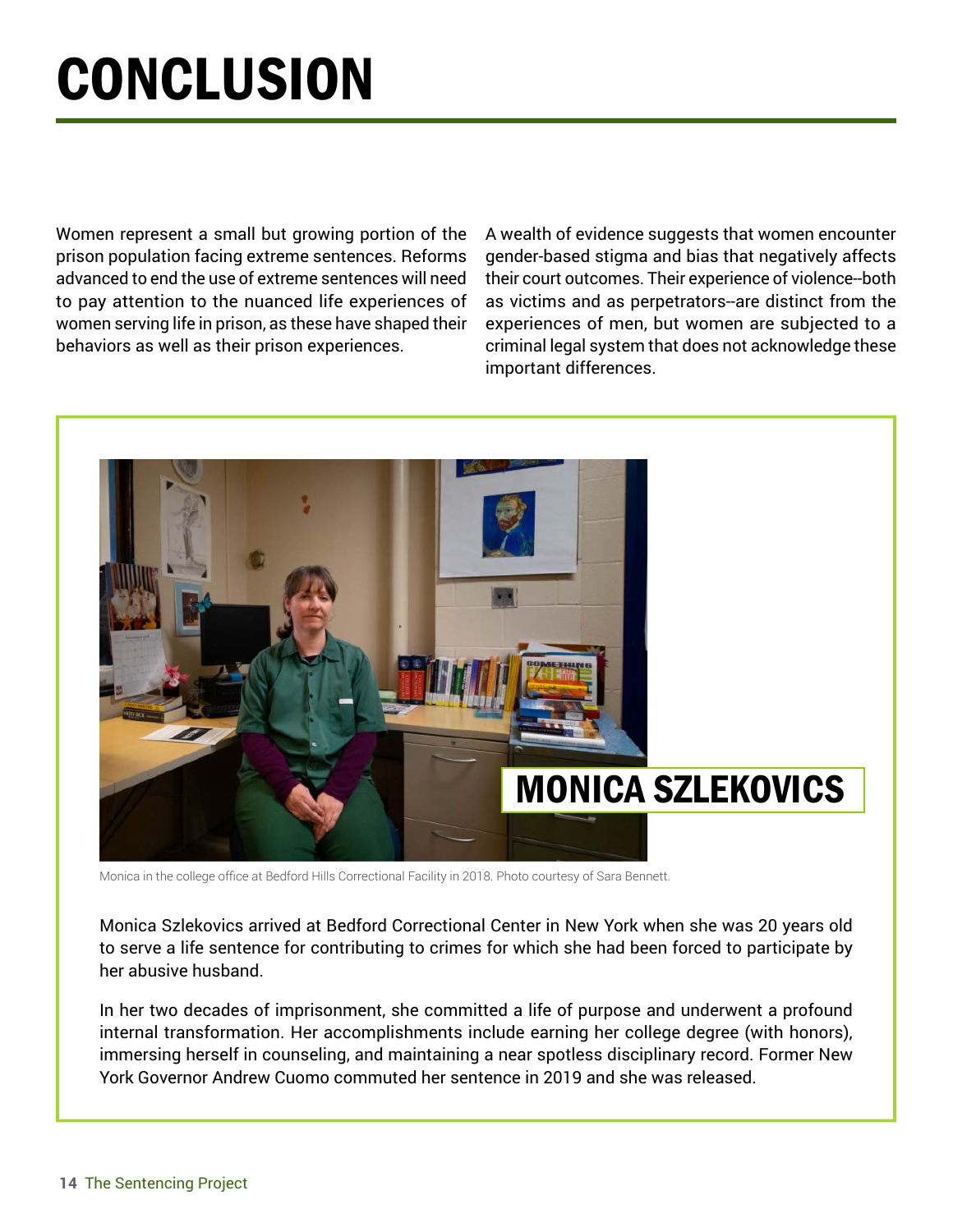#### ENDNOTES

- 1. Nellis, A. (2021). *[No end in sight: America's enduring reli](https://www.sentencingproject.org/wp-content/uploads/2021/02/No-End-in-Sight-Americas-Enduring-Reliance-on-Life-Imprisonment.pdf)[ance on life imprisonment.](https://www.sentencingproject.org/wp-content/uploads/2021/02/No-End-in-Sight-Americas-Enduring-Reliance-on-Life-Imprisonment.pdf)* The Sentencing Project.
- 2. Cornell Center on the Death Penalty Worldwide (2021). *[Country reports.](https://deathpenaltyworldwide.org/database/#/results/country?id=84)* Cornell University; Death Penalty Information Center (n.d.) *[State by state: States with and without the](https://deathpenaltyinfo.org/state-and-federal-info/state-by-state) [death penalty-2021](https://deathpenaltyinfo.org/state-and-federal-info/state-by-state)*. DPIC.
- 3. Data used in this report include data collection by The Sentencing Project from state departments of corrections as part of its quadrennial census of people serving life sentences. In addition, The Sentencing Project has obtained detailed data from departments of corrections in 16 states on 1,098 women serving life without parole. Combined these data represent 75% of the total population of women serving LWOP but do not include California which is 20% alone. Data on the number of women serving death sentences was obtained through the Death Penalty Information Center as well as the Cornell Center on the Death Penalty Worldwide.
- 4. The six states where there are no women currently serving LWOP are Alaska, Hawaii, New Jersey, New Mexico, Rhode Island, and Wyoming. Virginia did not provide data on its life-sentenced population but is known to have women serving LWOP. LWOP is not authorized in Alaska.
- 5. The federal system, Bureau of Prisons, did not provide race or ethnicity data disaggregated by sex for its life-sentenced population. Virginia did not provide data for this report.
- 6. Four percent are Asian American and 2% are American Indian.
- 7. Puzzanchera, C., Chamberlin, G., & Kang, W. (2020). *[Easy](https://www.ojjdp.gov/ojstatbb/ezashr/) [access to the FBI's Supplementary Homicide Reports: 1980-](https://www.ojjdp.gov/ojstatbb/ezashr/) [2019](https://www.ojjdp.gov/ojstatbb/ezashr/).* National Center for Juvenile Justice. The FBI database does not track data according to ethnicity.
- 8. Sabol, W. J., Johnson, T. L., & Caccavale, A. (2019). *[Trends](https://counciloncj.foleon.com/reports/trends-key-findings/overview/)  [in correctional control by race and sex.](https://counciloncj.foleon.com/reports/trends-key-findings/overview/)* Council on Criminal Justice
- 9. Johnson, B., Spohn, C. & Kimchi, A. (2021). Life lessons: Examining sources of racial and ethnic disparity in federal life without parole sentences. *Criminology*, 59, 4, 1-35; Sabol, W. J., Johnson, T. L., & Caccavale, A. (2019). *[Trends](https://counciloncj.foleon.com/reports/trends-key-findings/overview/) [in correctional control by race and sex](https://counciloncj.foleon.com/reports/trends-key-findings/overview/)*. Council on Criminal **Justice**
- 10. Fox, J. A. & Fridel, E. E. (2017). Gender differences in patterns and trends in U.S. homicide. *Violence and Gender, 4*(2), 37-43.
- 11. California, which accounts for 20% of the life-sentenced population, is not included in this sample because data were not obtained from this state.
- 12. To our knowledge age at offense for the women serving death sentences has not been published.
- 13. Nellis, A. (2021). *[No end in sight: America's enduring reli](https://www.sentencingproject.org/wp-content/uploads/2021/02/No-End-in-Sight-Americas-Enduring-Reliance-on-Life-Imprisonment.pdf)[ance on life imprisonment](https://www.sentencingproject.org/wp-content/uploads/2021/02/No-End-in-Sight-Americas-Enduring-Reliance-on-Life-Imprisonment.pdf)*. The Sentencing Project.
- 14. The U.S. Supreme Court ruling in *Roper v Simmons*, 543 U.S. 551 (2005) invalidated all death sentences imposed on individuals who were under age 18 at the time of the crime.
- 15. When age at offense is not available we substitute age at sentencing with a 6-month extension to approximate the age at offense. This is a very conservative estimate of age considering that many trials or plea negotiations take up-

wards of one year to be finished.

- 16. Steinberg, L. Around the world, adolescence is a time of heightened sensation seeking and immature self-regulation. *Developmental Science*, 21,2, 1-26.
- 17. Bersani, B., Western, B., & Laub, J. (2019). *[Thinking about](https://justicelab.columbia.edu/sites/default/files/content/EAJLC_YouthViolentCrime_final.pdf)  [emerging adults and violent crime](https://justicelab.columbia.edu/sites/default/files/content/EAJLC_YouthViolentCrime_final.pdf)*. Columbia University Justice Lab.
- 18. To conduct this analysis, we used a representative sample of 1,908 women serving LWOP sentences. The average age at sentencing to LWOP for White women was 35 years old. The average age for Black women was 31 years old. An independent samples t-test was conducted and revealed these differences to be statistically significant at the p=.001 level (F=14318, t=6.007).
- 19. Goff, P. et al. (2014). The essence of innocence: Consequences of dehumanizing Black children. *Journal of Personality and Social Psychology*, 106, 4, 526-545.
- 20. Li, W. & Lewis, W. (2020, March 19). This chart shows why [the prison population is so vulnerable to COVID-19.](https://www.themarshallproject.org/2020/03/19/this-chart-shows-why-the-prison- population-is-so-vulnerable-to-covid-19) *The Marshall Project*.
- 21. Ghandnoosh, N. (2017). *[Delaying a second chance: The de](https://www.sentencingproject.org/wp-content/uploads/2017/01/Delaying-a-Second-Chance.pdf)[clining prospects for parole on a life sentence](https://www.sentencingproject.org/wp-content/uploads/2017/01/Delaying-a-Second-Chance.pdf)*. Washington: DC: The Sentencing Project.
- 22. Van Zyl Smit, D. and Appleton, C. (2019). *Life imprisonment worldwide: A global human rights analysis*. Cambridge: Harvard University Press.
- 23. Van Zyl Smit, D. and Appleton, C. (2019). *Life imprisonment worldwide: A global human rights analysis*. Cambridge: Harvard University Press.
- 24. Death Penalty Information Center (n.d.) *[Executions over](https://deathpenaltyinfo.org/executions/executions-overview/executed-but-did-not-directly-kill-victim)[view: Executed but did not directly kill victim](https://deathpenaltyinfo.org/executions/executions-overview/executed-but-did-not-directly-kill-victim)*. DPIC.
- 25. Fox, J. A. & Fridel, E. E. (2017). Gender differences in patterns and trends in U.S. homicide. *Violence and Gender, 4*(2), 37-43.
- 26. Vaughn, J. (2020, December 7). [Facing Life.](https://theappeal.org/life-in-prison-pennsylvania-portraits/) *The Appeal*.
- 27. DeCourcy, E. (2020). The injustice of formal gender equality in sentencing. *Fordham Urban Law Journal, 47*(2), 395-430.
- 28. Fox, J. A. & Fridel, E. E. (2017). Gender differences in patterns and trends in U.S. homicide. *Violence and Gender, 4*(2), 37-43.
- 29. Nellis, A. (2021). *[No end in sight: America's enduring reli](https://www.sentencingproject.org/wp-content/uploads/2021/02/No-End-in-Sight-Americas-Enduring-Reliance-on-Life-Imprisonment.pdf)[ance on life imprisonment.](https://www.sentencingproject.org/wp-content/uploads/2021/02/No-End-in-Sight-Americas-Enduring-Reliance-on-Life-Imprisonment.pdf)* The Sentencing Project
- 30. Death Penalty Information Center (n.d.) *[Womens death sen](https://deathpenaltyinfo.org/death-row/women/womens-death-sentences-since-1973-number-and-geography)[tences since 1973: number and geography](https://deathpenaltyinfo.org/death-row/women/womens-death-sentences-since-1973-number-and-geography)*.
- 31. Winter, H. M. (2021). [Lisa Montgomery suffered years of](https://www.rollingstone.com/culture/culture-features/lisa-montgomery-kelley-henry-death-penalty-capital-punishment-1117592/) [abuse and trauma. The United States killed her anyway.](https://www.rollingstone.com/culture/culture-features/lisa-montgomery-kelley-henry-death-penalty-capital-punishment-1117592/) *Rolling Stone.*
- 32. Additional research is necessary to determine the cause(s) for this decline. With the exception of Florida, states reduced their LWOP sentences applied to women beginning in 2013.
- 33. Covington, S. and Bloom, B. (2003). *Gendered justice: Women in the criminal justice system. In Gendered Justice: Addressing Female Offenders.* 1. Richie, B. (2012). *Arrested justice: Black women, violence, and America's prison nation*. New York University Press.
- 34. Lempert, L. B. (2016). *Women doing life: Gender punishment, and the struggle for identity*. New York University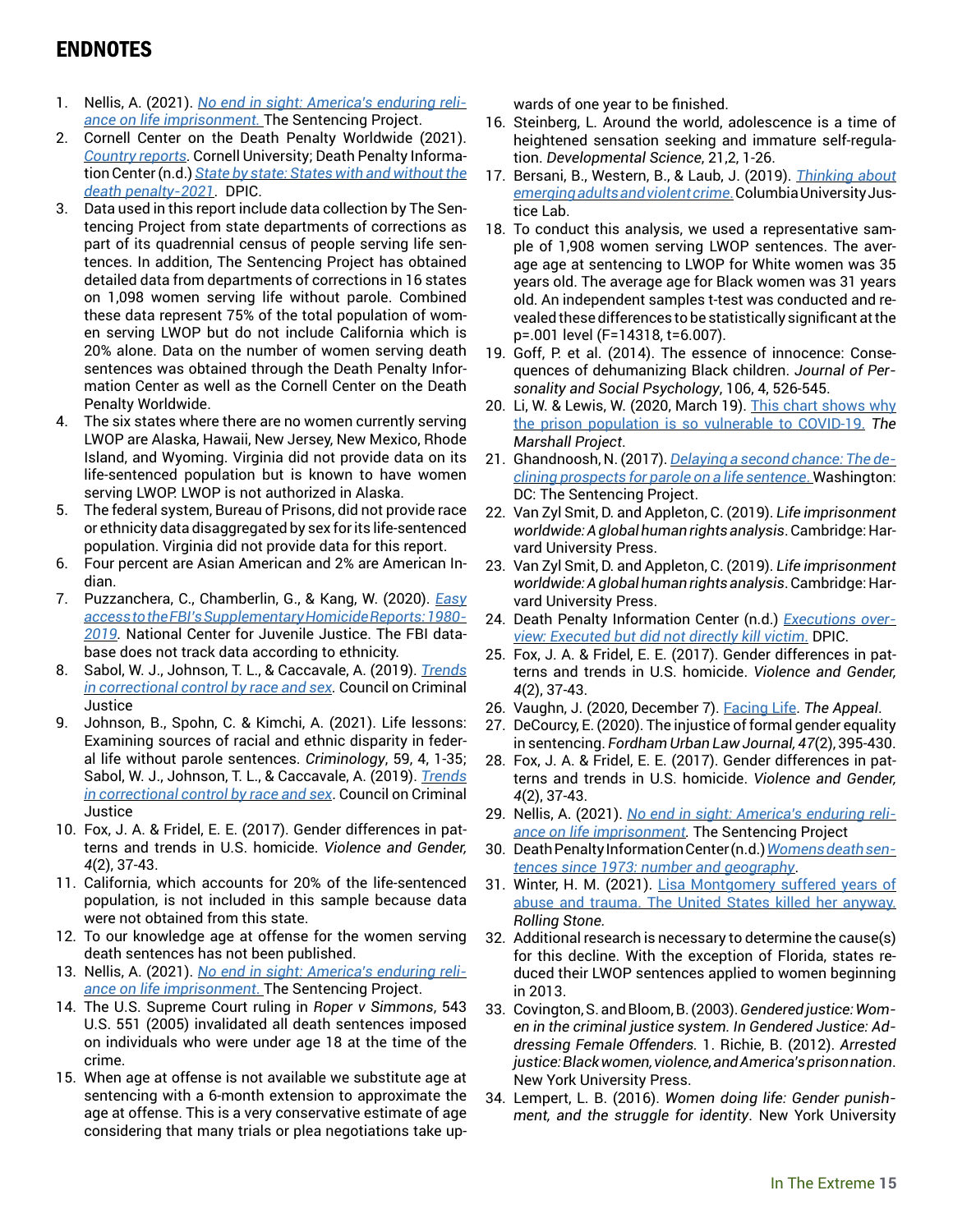Press.

- 35. Van Der Leun, J. (June 29, 2020). "I hope our daughters will not be punished." *Dissent*.
- 36. Lempert, L. B. (2016). *Women doing life: Gender punishment, and the struggle for identity*. New York University Press
- 37. Nellis, A. (2013). *The lives of juvenile lifers: Findings from a national survey*. The Sentencing Project; Sered, D. (2019). *Until we reckon: Violence, mass incarceration, and a road to repair*. The New Press.
- 38. Those under P.L. Section 125.25(5).
- 39. Richie, B. (2012). *Arrested Justice: Black Women, Violence, and America's Prison Nation*. NYU Press.
- 40. Goodmark, L. (2018). *Decriminalizing domestic violence*. University of California Press; Kim, M. E. (2020). *The carceral creep: Gender-based violence, race, and the expansion of the punitive state, 1973-1983*. Social Problems, 67, 251-269. Goodmark, Kim, and others argue that law enforcement responses to domestic violence have not been without controversy. At the time of the passage of the Violence Against Women Act (VAWA), it was widely believed that mandatory arrest policies were an ideal solution for interrupting domestic violence and keeping victims safe. Later studies showed that arrests actually had no significant influence on helping victims in the long-term and in some instances they were even shown to increase future violence and sink low-income families into poverty. The laws also reduced victim reporting rates due to the fear of retaliation and caused the abusive relationships to last longer. Advocates warn against the "carceral creep" of a law enforcement response to domestic violence, favoring optional arrest policies combined with community-led responses that invest in social services to assist both victims and perpetrators.
- 41. Richie, B. (2006). *Compelled to crime: The gender entrapment of battered Black women*. Routledge.
- 42. Covington, S. & Bloom, B. (2003). *Gendered justice: Women in the criminal justice system*. In Gendered Justice: Addressing Female Offenders, 4.